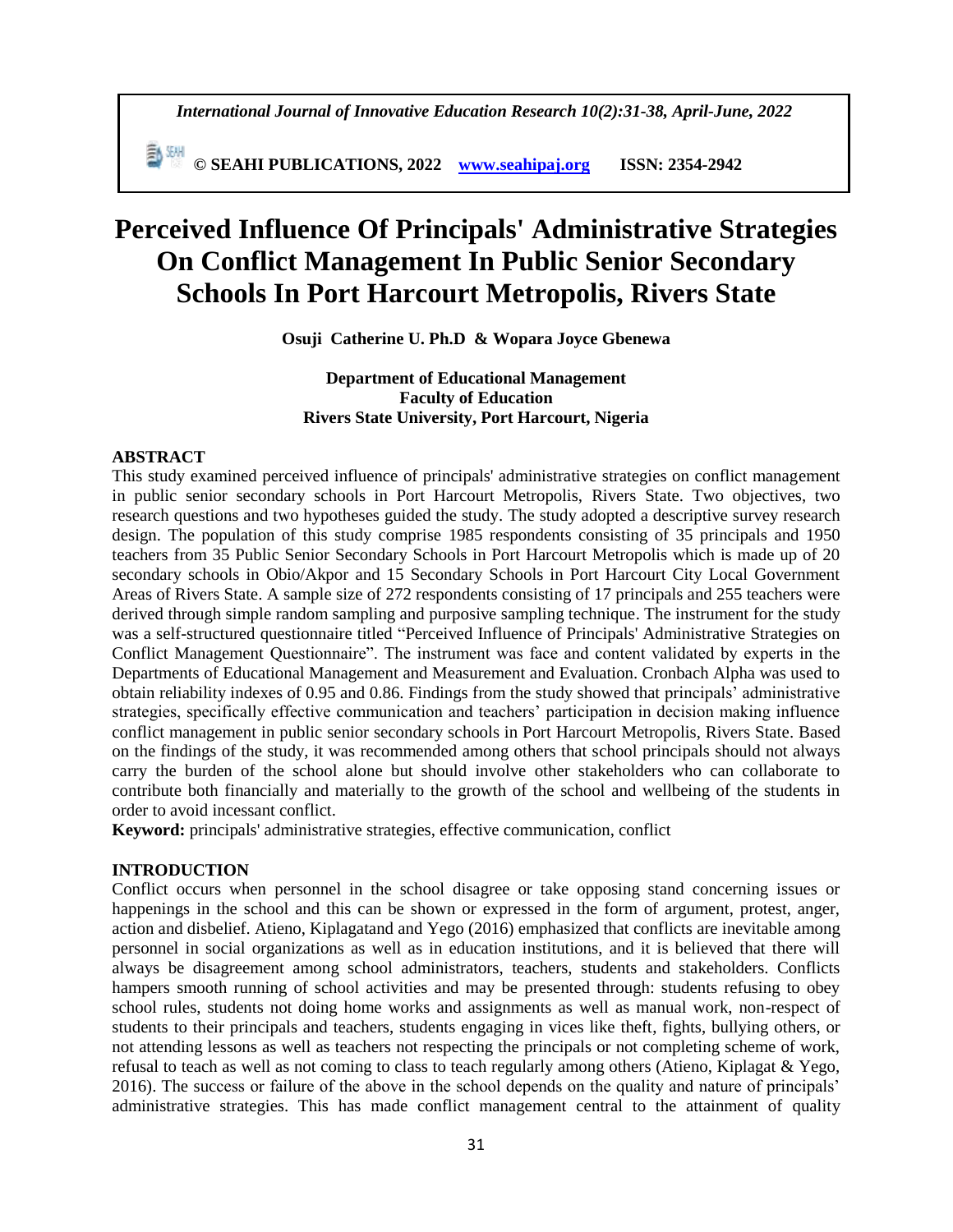education. The educational enterprise has to do with the gradual growth of human intellect, character and effective citizenship. For qualitative education to be achieved in a nation, the teacher (human resources), financial and instructional facilities (material resources) must be co-operatively organized by the principal.

Principals' administrative strategies is concerned with various ways in which human and material resources are utilized to achieve school goals. These strategies include such elements as planning, decision making, organizing, coordinating, motivating, directing, evaluating, staffing, and budgeting. Khan (2005) stated that principals' administrative strategies is an effective mobilization of human resources based upon appropriate, training and placement of an appointed staff in order to achieve the set goals and objectives. In the same vein, Aja (2015) viewed principals' administrative strategies as an important management function concerned with obtaining, developing and motivating the human resources required by an organization to achieve its objectives. The use of a set of administrative strategies by principals is informed by the fact that the principal is a planner, director, controller, coordinator, organizer, adviser and a problem-solver. The principals must be able to adopt some administrative strategies in order to manage conflicts that may arise in the school.

Conflict is any disagreement or opposition that exist between two or more parties. It usually happens in a school environment. Conflict often happens and results to clash, argument and collusion among and between members of the school community. Adeyemi and Aderniula (2012) noted that conflict is all forms of arguments, protests, demonstration, aggression and other destructive behaviours. Conflict arises from any incompatible situation or incompatibility of interests, needs, values and ideas among others. According to Olaleye and Arogundade. (2013), conflict consists of actions which are designed or meant to express sad feelings articulated with perceived anger to get need met, and in a way or manner that can cause destruction and interfere with someone 'else's happiness and ability to make sure that whatever that is needed is met. Conflict may arise between two individuals when there is high level of independence, having different goals, ideas, values, needs and value system as well as the different aspirations, perceptions, expectations, interests or incompatible personalities (Phemchandani, 2014).

In the educational system, the principal is the central figure towards the realization of school goals. However, gaps in the principals' administrative strategies will no doubt cause set-back in teachinglearning process and as well lead to escalation of conflict within the school confluence. To forestall these, the principal needs to communicate effectively and allow teachers' involvement in the decision making. Staff enjoy their relationship with principals who communicate well with them, allowing them express their feelings and ideas and also accommodate them in the decision making than principals who exhibit authoritative leadership in the school. These strategies when implemented appropriately, can help create a conducive school environment void of conflict. The school principal is the most important person in a school setting. As the chief executive of a school, he/she is charged with the responsibility of managing the day to day affairs of the school and ensuring that all members of the school community are moving in the right direction (Ngeripaka, Nkporbu & Acheya, 2019).

Key elements in principals' administrative strategies in conflict management in this study is effective communication and teachers' involvement in decision making. The way principals communicate plays a vital role in the conflict management in the school. Effective communication provides a strong basis for the attainable successes accorded in organizations through its creation of conducive and congenial working relationship and environment among workers, members of the society and the general public (Adeyemi & Ademilua, 2012). Akuffo (2015) noted that effective communication helps in resolving school conflict as it provides avenue for the school administrator to teach or tell his subordinates to be very clear and transparent in their communication with another, think twice before speaking and also learn never to speak offending words to others. Poor communication has always resulted in misunderstandings and eventually conflict. Therefore, for any conflict situation to be resolved, or prevented from degeneration, communication has to be clear and precise (Asemamaw & Narayana, 2014). Principals' effective communication is essential for conflict management, as it decrease fear of being rejected, struggle for acceptance and recognition, a greater predisposition to listen to the other and recognize their positive aspects, a strengthening of self-esteem, an increase in the degree of security, and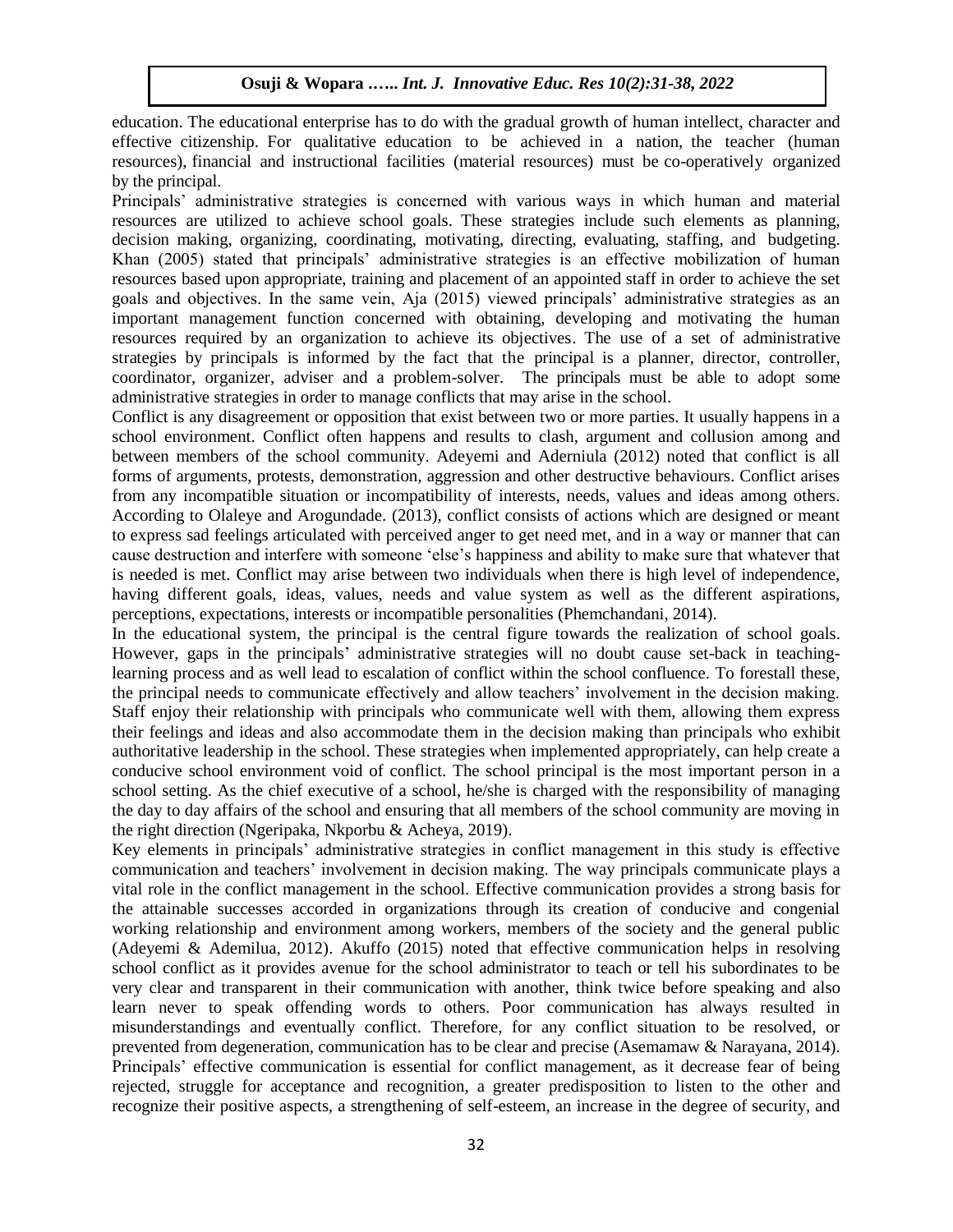a decrease in defensive-offensive behavior (Aliasgari & Farzadnia, 2012). Where there is crisis/conflict situation in a school setting, principals' effective communication will enable all parties in conflict to communicate and understand the other party's mind, intention, interest, ideas and vision. This will provide an avenue to come to terms and as such, the situation will be resolved.

Again, teachers' involvement in decision making allows for expression of ideas that borders on staff and how to avoid them so that they will not degenerate into conflicting situation. Staff cooperation is believed to be an indisputable asset to the school principals while involvement in decision making process by the teachers could ease the principal's mounting problems as efforts would be put together to intellectually solve problems that could have remained unsolved by the principals alone. Obare (2015) noted that teachers can participate in decision making either as individuals, in committees or as a group. Wainaina, Iravo and Waititu (2014) conducted a research about effect of teachers' participation in decision making on the organizational commitment amongst academic staff in the private and public universities in Kenya and found that decisions made in consultation with teachers are more effective, particularly those teachers who are involved in decision-making are better equipped to implement such decisions. Osuji and Koko (2016) stated that teachers' participation can influence both intrinsic and extrinsic motivation as well as job satisfaction and job commitment; which no doubt can in turn prevent conflict within the school community. Participation in the decision making in the school makes teachers feel like they are a part of a team with a common goal, and find their sense of self-esteem and creative fulfillment heightened which influence conflict management. There are many areas in which teachers can be involved in decision making, schools can particularly encourage and open avenues for teachers to participate in activities outside the classroom such as textbook selection, curriculum development, learning assessment, student placement, personnel staffing and professional development (Lin, 2014). This is because teachers who participate in decision-making are expected to make more sincere efforts to implement those decisions especially where conflict could have occurred (Ojukuku & Sajuyigbe, 2014). This approach can be used as a tool to reduce conflict in the school and improve job satisfaction and commitment. All these strategies are necessary in public senior secondary schools in order to avoid or manage conflict because personnel in education institutions have different ideologies, culture, vision and role preference and this for sure makes for disagreement in ideas and visions which make conflict inevitable and common in schools.

From the forgoing, it is pertinent to state that principals' administrative strategies and conflict management targets at improving the quality of education. It aims at improving healthy organizational climate and congenial setting that will lead to greater performance. Thus, it becomes necessary that every school administrator should ensure that conflict situation in their various schools are properly managed to create a friendly environment that will enhance qualitative education and academic performance. It is in light of the above that this study examined perceived influence of principals' administrative strategies on conflict management in public senior secondary schools in Port Harcourt Metropolis, Rivers State.

# **Statement of the Problem**

There has been increased cases of conflict situations in secondary schools in Rivers State which has led to lack of coordination in administrative effectiveness by school administrators. This has led to poor administration/management of school activities, poor staff-relationship and poor level of academic performance.

Personal observation showed that conflict in public senior secondary schools in Rivers State has become a cankerworm which has eaten too deep into the fabric of our education system in the state. It has made the schools highly unmanageable. There are cases of students portraying different types of unruly behaviours amongst themselves and to the teachers and principals, to the extent that the teachers, students and principals cannot relate freely with one another. The schools and Educational authorities are worried about this situation. Thus, the seemingly lack of inter personal and intra personal relationship among these stakeholders has been worrisome.

The increasing high level of disrespect among these stakeholders in the school setting has eroded the norms and value system of our education system, to the extent that the effect of value re-orientation on the students cannot be sustained any more. The above situation is further compounded by the prevailing art of arrogance by the staff members (teachers) to the heads as well as the students to the teachers. This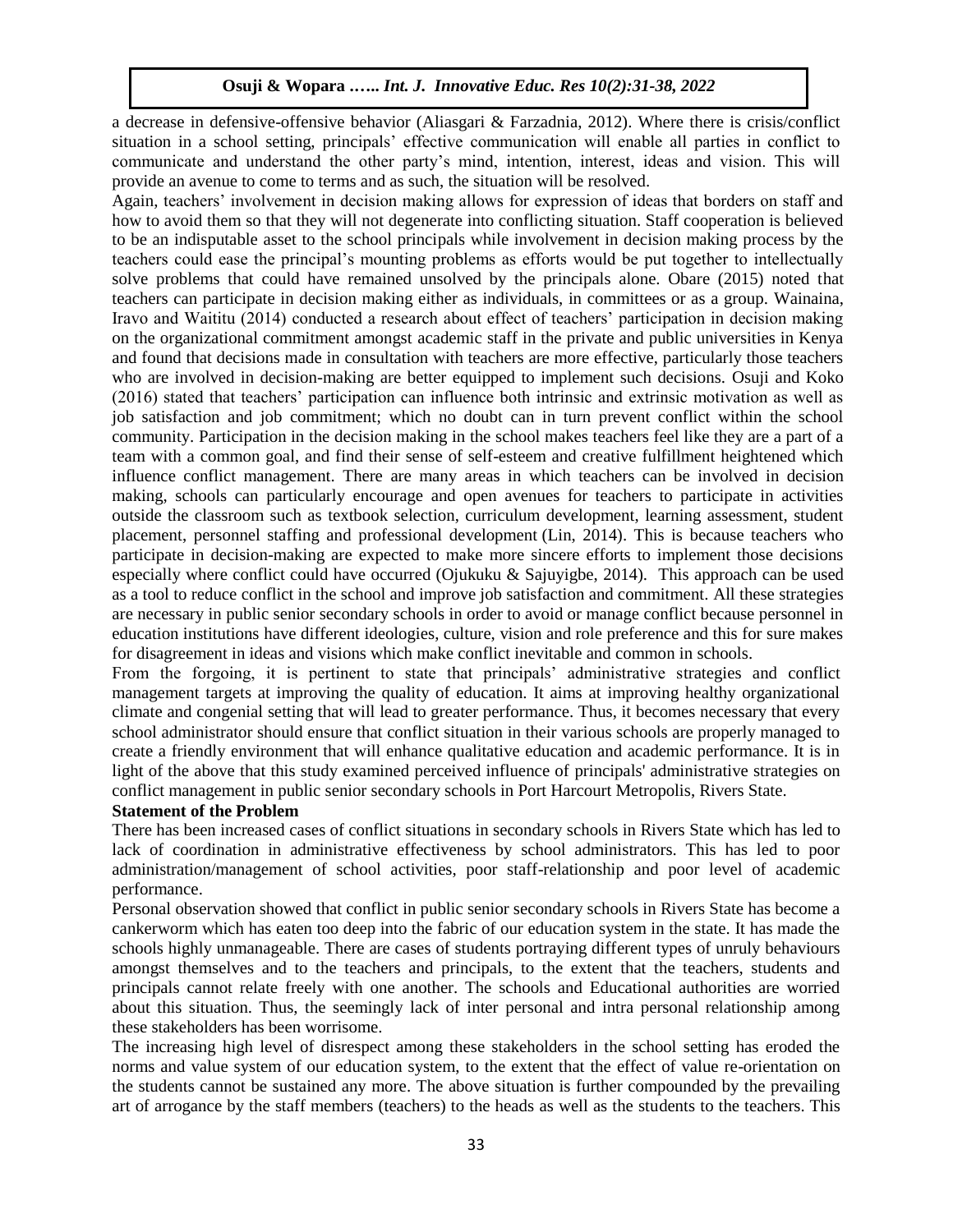reality underscores the essence of this study and it is the premise upon which this study is conducted. More so, in a society where there is public outcry on the falling standard of education, much is needed to ensure that conflict situation in public senior secondary schools is properly managed using the best and appropriate administrative strategies to bring about a congenial working relationship between the principal and teachers. From the aforementioned problems, it became imperative to examine perceived influence of principals' administrative strategies on conflict management in public senior secondary schools in Port Harcourt Metropolis, Rivers State.

Therefore the purpose of this paper was to examine perceived influence of principals' administrative strategies on conflict management in public senior secondary schools in Port Harcourt Metropolis, Rivers State. The specific objectives are to:

- 1. examine the extent to which principals' effective communication influence conflict management in public senior secondary schools in Port Harcourt Metropolis, Rivers State.
- 2. ascertain the extent to which teachers' participation in decision making influence conflict management in public senior secondary schools in Port Harcourt Metropolis, Rivers State.

# **Research Questions**

- 1. To what extent does principals' effective communication influence conflict management in public senior secondary schools in Port Harcourt Metropolis, Rivers State?
- 2. To what extent does teachers' participation in decision making influence conflict management in public senior secondary schools in Port Harcourt Metropolis, Rivers State?

# **Hypotheses**

- Ho<sup>1</sup> There is no significance difference between the mean responses of principals and teachers on the extent principals' effective communication influence conflict management in public senior secondary schools in Port Harcourt Metropolis, Rivers State.
- Ho<sup>2</sup> There is no significance difference between the mean responses of principals and teachers on the extent teachers' participation in decision making influence conflict management in public senior secondary schools in Port Harcourt Metropolis, Rivers State.

# **METHODS**

The research design used for the study was the descriptive survey design. The population of the study comprise 1985 respondents consisting of 35 principals and 1950 teachers from 35 Public Senior Secondary Schools in Port Harcourt Metropolis which is made up of 20 secondary schools in Obio/Akpor and 15 Secondary Schools in Port Harcourt City Local Government Areas of Rivers State. A sample size of 272 respondents consisting of 17 principals and 255 teachers were derived through simple random sampling and purposive sampling technique. The simple random sampling technique was used to select 17 schools from the 35 schools in the study area which represent 48.57% of the total population; while the purposive sampling technique was used to select 15 teachers from each of the schools which gave a total of 255 teachers and represented 12.85% of the total population. A self-developed questionnaire titled: "Perceived Influence of Principals' Administrative Strategies on Conflict Management Questionnaire (PIPASCMQ)" was used to collect data from the respondents. The instrument had two (2) sections; Sections A and B. Section A dealt with demographic information while Section B had 10 questionnaire items based on the objectives of the study. The response scale was structured on a 4-point Likert rating scale of Very High Extent, High Extent, Low Extent, and Very Low Extent with values 4, 3, 2 and 1 respectively. The instrument was validated by experts in the Departments of Educational Management and Measurement and Evaluation. Cronbach Alpha was used to determine and obtain reliability indexes of 0.95 and 0.86. Mean and standard deviation were used to answer the research questions with a criterion mean of 2.50. Questionnaire items with ratings below 2.50 denoted 'Low Extent while 2.50 and above signified 'High Extent. The hypotheses were tested using z-test statistics at 0.05 level of significance. Analyzed data therefore, with calculated z-values above the z-critical value of  $\pm 1.96$  were rejected and below ±1.96 were accepted.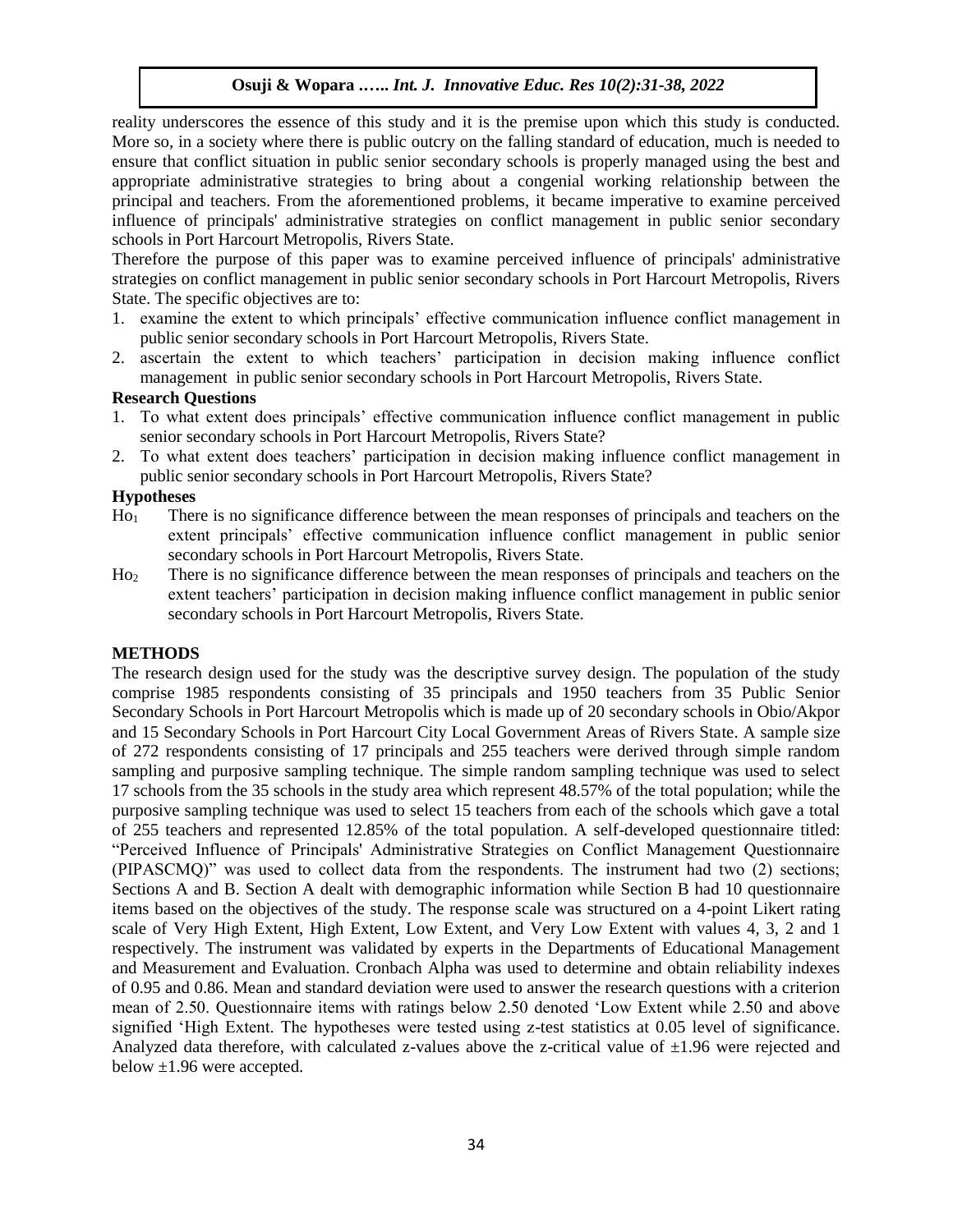#### **RESULTS**

**Research Question 1:** *To what extent does principals' effective communication influence conflict management in public senior secondary schools in Port Harcourt Metropolis, Rivers State?*

**Table 1: Mean Perception Scores of Principals and Teachers on the Extent Principals' Effective Communication Influence Conflict Management in Public Senior Secondary Schools**

|                |                                                                                                                     |                    | <b>Principals</b><br>$N=17$ |     | <b>Teachers</b><br>$N = 255$ |          |     |
|----------------|---------------------------------------------------------------------------------------------------------------------|--------------------|-----------------------------|-----|------------------------------|----------|-----|
| S/N            | <b>Questionnaire Items</b>                                                                                          | $\bar{\textbf{x}}$ | $\sigma$                    | Rem | $\bar{\textbf{x}}$           | $\sigma$ | Rem |
| -1             | Effective communication helps to reduce anxiety<br>among the parties in conflict                                    | 2.69               | 0.65                        | HB. | 2.69                         | 0.67     | HE  |
| 2              | Effective verbal communication contributes to<br>successful resolution of conflict in schools among<br>stakeholders | 2.73               | 0.67                        | HE  | 2.72                         | 0.69     | HB. |
| 3              | Effective communication helps parties in conflict to<br>control ones emotions and reduce anger.                     | 2.69               | 0.65                        | HE  | 2.72                         | 0.66     | HЕ  |
| $\overline{4}$ | It creates room for listening and allows for parties in<br>conflict to ask questions for clarification              | 2.73               | 0.69                        | HE  | 2.74                         | 0.73     | HB. |
| 5              | It promotes wealthy and mutual understanding of<br>disputed issues among disputants.                                | 2.67               | 0.68                        | HB. | 2.68                         | 0.70     | HB. |
|                | Grand $\overline{X}$ and SD                                                                                         | 2.70               | 0.67                        | HB. | 2.71                         | 0.69     | HB. |

Results on table 1 showed the grand mean values of principals and teachers responses to questionnaire items (1-5) as 2.70 and 2.71 and corresponding standard deviation of 0.67 and 0.69. This infers that to a high extent principals' effective communication influence conflict management in public senior secondary schools in Port Harcourt Metropolis, Rivers State.

**Research Question 2:** *To what extent does teachers' participation in decision making influence conflict management in public senior secondary schools in Port Harcourt Metropolis, Rivers State?*

**Table 2: Mean Perception Scores of Principals and Teachers on the Extent Teachers' Participation in Decision Making Influence Conflict Management in Public Senior Secondary Schools**

|     |                                                                                                                                                                                             |                    | <b>Principals</b><br>$N=17$ |           | <b>Teachers</b><br>$N = 255$ |          |           |  |
|-----|---------------------------------------------------------------------------------------------------------------------------------------------------------------------------------------------|--------------------|-----------------------------|-----------|------------------------------|----------|-----------|--|
| S/N | <b>Questionnaire Items</b>                                                                                                                                                                  | $\bar{\textbf{x}}$ | $\sigma$                    | Rem       | $\bar{\textbf{x}}$           | $\sigma$ | Rem       |  |
| 6   | Involving teachers in decision making for expression of<br>ideas that borders on staff and how to avoid them<br>degenerates conflict                                                        | 2.55               | 0.81                        | HE        | 2.79                         | 0.85     | HE        |  |
| 7   | Principals sharing decision making powers with the<br>teachers creates conducive and congenial working<br>relationship                                                                      | 2.84               | 0.54                        | HE        | 2.85                         | 0.56     | HE        |  |
| 8   | Teachers involvement in formulating policies in the<br>school makes them put sincere efforts to implement<br>those decisions especially where conflict could have<br>occurred               | 2.88               | 0.79                        | HE        | 2.89                         | 0.82     | HE        |  |
| 9   | School administrators consulting teachers before taking<br>final decision on any issue makes teachers feel like<br>they are a part of a team with a common goal and desist<br>from conflict | 2.88               | 0.74                        | HE        | 2.91                         | 0.75     | <b>HE</b> |  |
| 10  | Teachers sharing and exchanging ideas with school<br>administrators regularly reduces conflict in the school<br>and improve job satisfaction and commitment.                                | 2.92               | 0.69                        | <b>HE</b> | 2.96                         | 0.68     | <b>HE</b> |  |
|     | Grand $\overline{X}$ and SD                                                                                                                                                                 | 2.81               | 0.71                        | HE        | 2.88                         | 0.73     | HE        |  |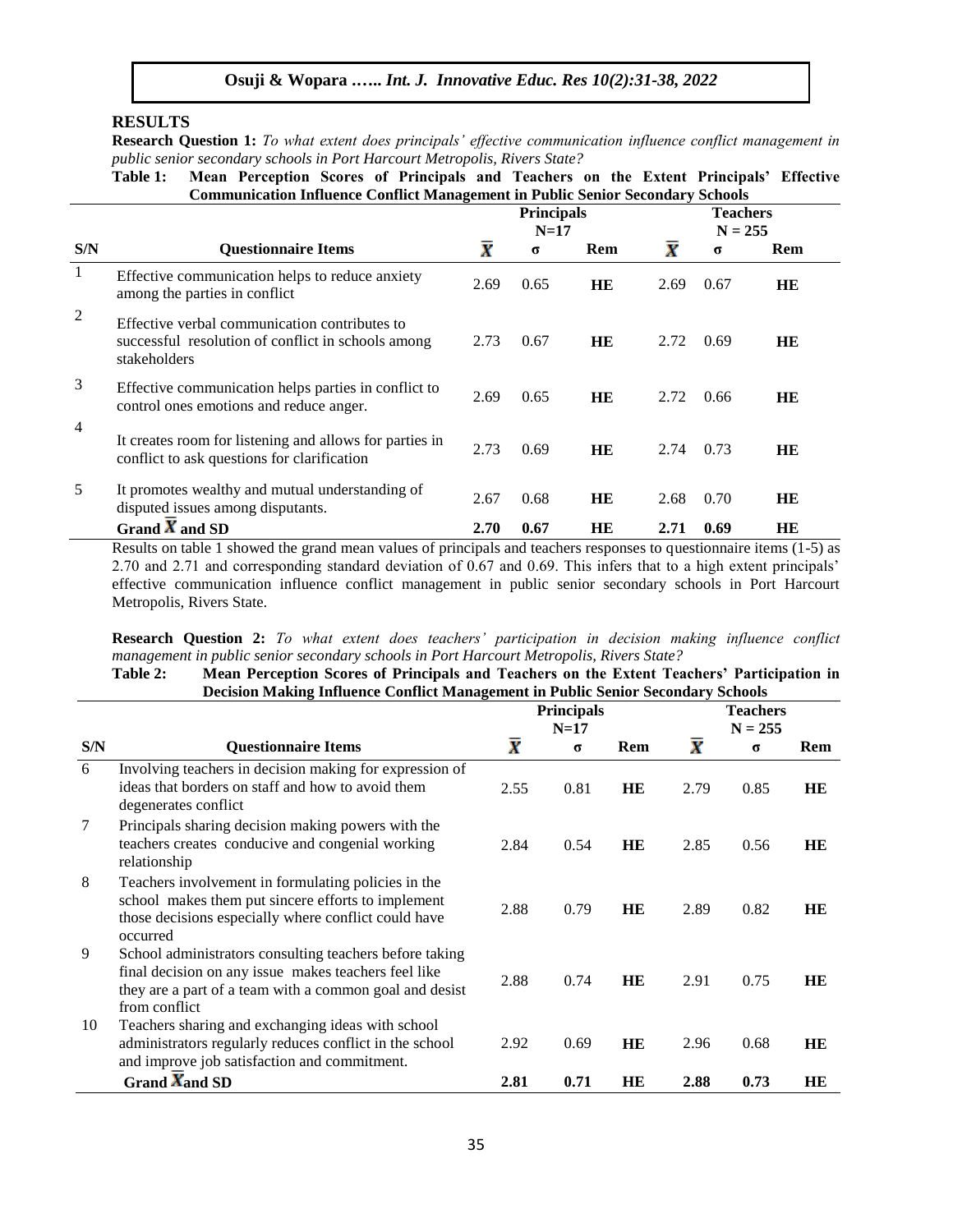Results on table 2 showed the grand mean values of principals and teachers responses to questionnaire items (6-10) as 2.81 and 2.88 and corresponding standard deviation of 0.71 and 0.73. This infers that to a high extent teachers' participation in decision making influence conflict management in public senior secondary schools in Port Harcourt Metropolis, Rivers State.

### **Hypotheses**

Ho<sup>1</sup> There is no significance difference between the mean responses of principals and teachers on the extent principals' effective communication influence conflict management in public senior secondary schools in Port Harcourt Metropolis, Rivers State.

**Table 3: z-test Analysis of Difference between the Perception Scores of Principals and Teachers on the Extent Principals' Effective Communication Influence Conflict Management in Public Senior Secondary Schools**

| T WANTO DUMIOI DUCUMUMI I DUMOOM |     |      |      |     |        |            |      |                 |  |  |
|----------------------------------|-----|------|------|-----|--------|------------|------|-----------------|--|--|
| <b>Respondents</b>               |     |      | SD   | Df  | z-cal. | z-crit.    | SL   | <b>Decision</b> |  |  |
| Principals                       |     | 2.70 | 0.67 |     |        |            |      |                 |  |  |
|                                  |     |      |      | 270 | 0.73   | $\pm 1.96$ | 0.05 | Accepted        |  |  |
| <b>Teachers</b>                  | 255 |      | 0.69 |     |        |            |      |                 |  |  |

Data on Table 3 above revealed that at 0.05 level of significance and 270 degree of freedom, the zcalculated value of 0.73 was less than the z-critical value of  $\pm 1.96$ . Hence, the null hypothesis was accepted, which states that there is no significant difference between the mean responses of principals and teachers on the extent principals' effective communication influence conflict management in public senior secondary schools in Port Harcourt Metropolis, Rivers State.

- Ho<sup>2</sup> There is no significance difference between the mean responses of principals and teachers on the extent teachers' participation in decision making influence conflict management in public senior secondary schools in Port Harcourt Metropolis, Rivers State.
- **Table 4: z-test Analysis of Difference between the Perception Scores of Principals and Teachers on the Extent Teachers' Participation in Decision Making Influence Conflict Management in Public Senior Secondary Schools**

| <b>Respondents</b> |     | $\boldsymbol{\Lambda}$ | SD   | Df  | z-cal. | z-crit.    | SL   | <b>Decision</b> |
|--------------------|-----|------------------------|------|-----|--------|------------|------|-----------------|
| Principals         |     | 2.81                   | 0.71 |     |        |            |      |                 |
|                    |     |                        |      | 270 | 0.76   | $\pm 1.96$ | 0.05 | Accepted        |
| Teachers           | 255 | 2.88                   | 0.73 |     |        |            |      |                 |

Data on Table 4 above revealed that at 0.05 level of significance and 270 degree of freedom, the zcalculated value of 0.76 was less than the z-critical value of  $\pm 1.96$ . Hence, the null hypothesis was accepted, which states that there is no significant difference between the mean responses of principals and teachers on the extent teachers' participation in decision making influence conflict management in public senior secondary schools in Port Harcourt Metropolis, Rivers State.

#### **DISCUSSION OF FINDINGS**

Findings in table 1 revealed that to a high extent principals' effective communication influence conflict management in public senior secondary schools in Port Harcourt Metropolis, Rivers State with average mean score of 2.71. Data in table 3 revealed that there was no significant difference between the mean responses of principals and teachers on the extent principals' effective communication influence conflict management in public senior secondary schools in Port Harcourt Metropolis, Rivers State with zcalculated value of 0.73 which was less than the z-critical value of  $\pm 1.96$ . This finding is in agreement with Asemamaw and Narayana (2014) who noted that for any conflict situation to be resolved, or prevented from degeneration, communication has to be clear and precise. This findings also agrees with Adeyemi and Ademilua (2012), who asserted that effective communication provides a strong basis for the attainable successes accorded in organizations through its creation of conducive and congenial working relationship and environment among workers, members of the society and the general public.

Findings in Table 2 revealed that to a high extent teachers' participation in decision making influence conflict management in public senior secondary schools in Port Harcourt Metropolis, Rivers State with average mean 2.85. Again information in table 4 further revealed that there was no significant difference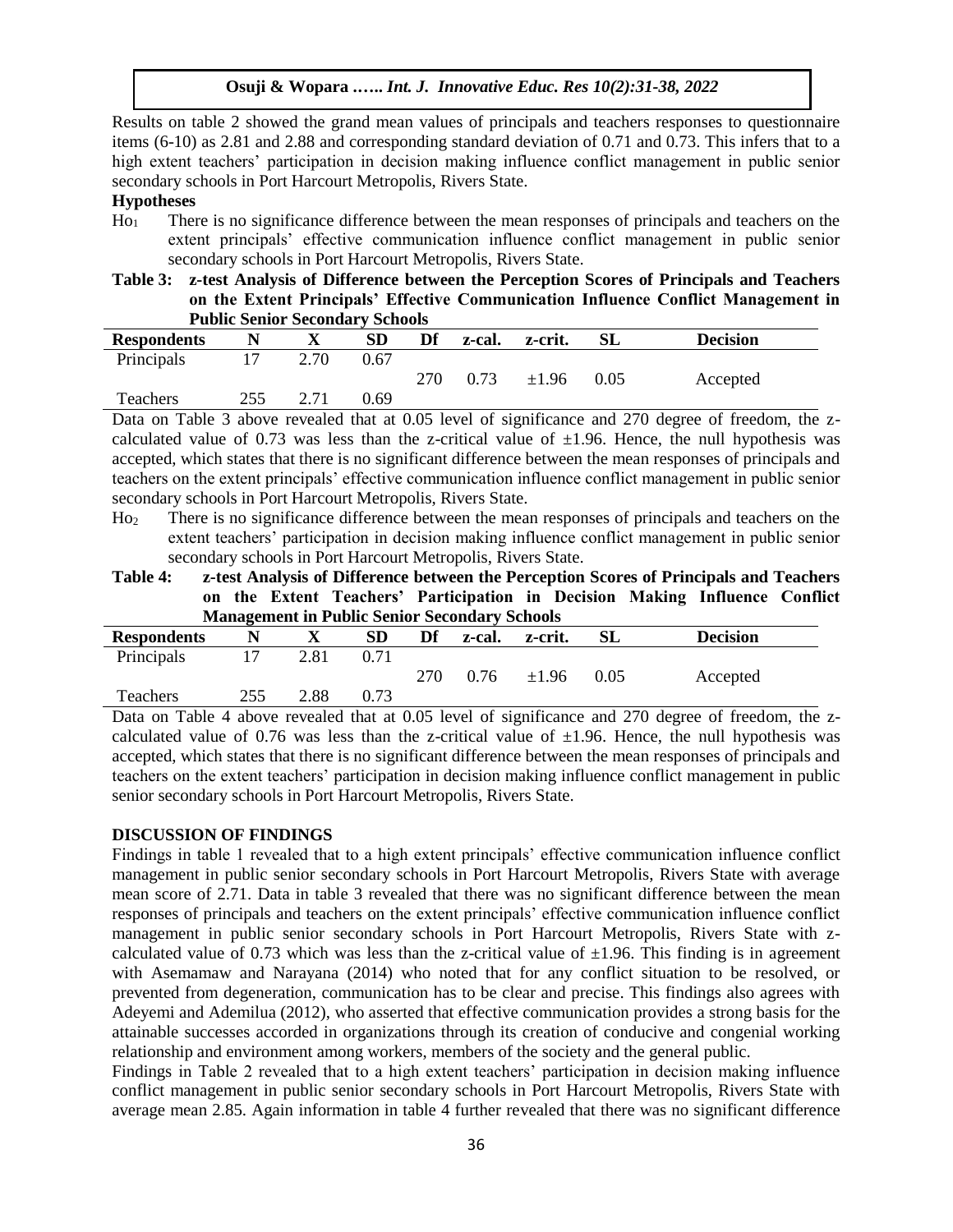between the mean responses of principals and teachers on the extent teachers' participation in decision making influence conflict management in public senior secondary schools in Port Harcourt Metropolis, Rivers State with z-calculated value of 0.76 which was less than the z-critical value of  $\pm 1.96$ . This finding corroborates with the findings of Wainaina, Iravo and Waititu (2014) who conducted a research about effect of teachers' participation in decision making on the organizational commitment amongst academic staff in the private and public universities in Kenya and found that decisions made in consultation with teachers are more effective, particularly those teachers who are involved in decision-making are better equipped to implement such decisions. In consonance, Ojukuku and Sajuyigbe (2014) noted that teachers who participate in decision-making are expected to make more sincere efforts to implement those decisions especially where conflict could have occurred.

# **CONCLUSION**

The objective of principals' administrative strategies is to develop a detailed and systematic methodology to define the criteria for identifying the best practices for conflict management in public senior secondary schools. Based on the findings of this study it was concluded that principals' administrative strategies, specifically effective communication and teachers' participation in decision making influence conflict management in public senior secondary schools in Port Harcourt Metropolis, Rivers State.

# **RECOMMENDATIONS**

Based on the findings of the study the following recommendations were made:

- 1. Principals should organize seminars and workshops aimed at improving rapport between the principals and their staff. Effective communication on long and short term negative effects of conflict should be made between teachers, principals and parents, and that guidance and counseling should be strengthened to educate both principals and teachers on better strategies of managing conflict in secondary schools.
- 2. School principals should not always carry the burden of the school alone but should involve other stakeholders who can collaborate to contribute both financially and materially to the growth of the school and wellbeing of the students in order to avoid incessant conflict.

# **REFERENCES**

- Adeyemi, T.D. & AdemiLua, S.D. (2012). Conflict management strategies and administrative effectiveness in Nigerian Universities. *Journal of Emerging Trends in Educational Research and Policy Studies. 3(3), 368-375*.
- Aja, S. N. (2015). Assessment of administrative control strategies for quality assurance in Nigerian Public Secondary Schools. *International Journal of Science and Research (IJSR*). 6(14) 23-24.
- Akuffo, l. N. (2015). The influence of supervisors' conflict management styles on employee counter productive work behaviour. *European Journal of Business and Management,* 7(9), 28-33.
- Aliasgari, M. & Farzadnia F. (2012). The relationship between emotional intelligence and conflict management styles among teachers. *Interdisciplinary journal of Contemporary Research in Business.* 2012; 4(8): 555-562.
- Asemanmaw, T. D. & Narayana, E. A. (2014). The influence of gender on conflict management styles: A study among employees of public banks in Ethiopic. *International Journal of Science and Research:* 3(6), 203-582.
- Atieno, M.A, Kiplagat, P. & Yego, Y. (2016). Strategic implementation of school plan Conflict Management Strategy: A solution to secondary schools unrests in Kenya. *International Journal of Trend in Research and Development:* 3(6), 203-207.
- Khan, A. (2005). The concept of strategy formulation*. Nigeria Business Review*, 2(4), 34-40
- Ngeripaka, O., Nkporbu, B. & Acheya, B. (2019). Influence of principals' administrative strategies on teachers' academic productivity in secondary schools in Rivers State, Port-Harcourt, Nigeria. *International Journal of Innovative Social & Science Education Research* 7(3), 90- 106.